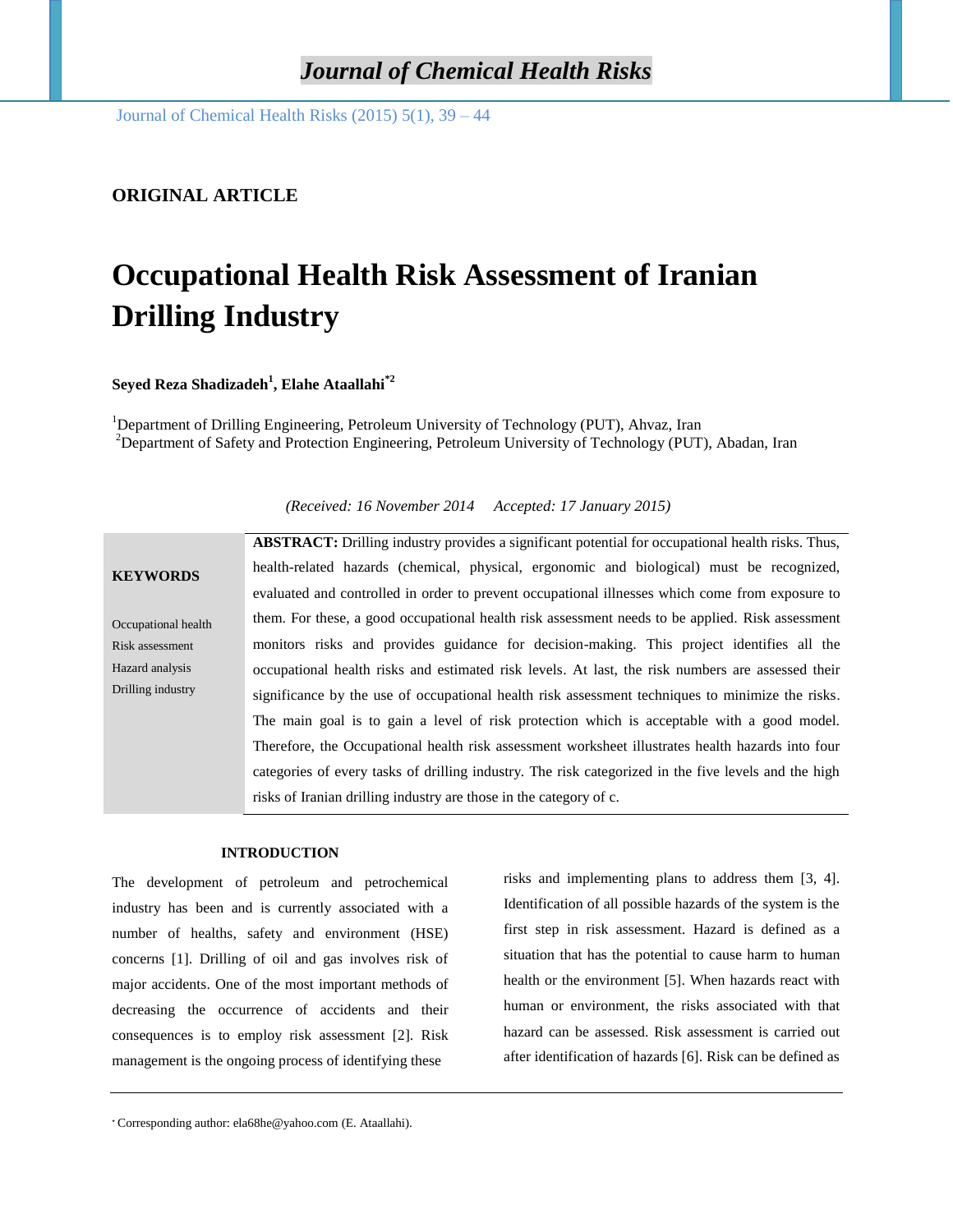the combination of the probability of an event and its consequences [7, 8]. Occupational risk, specifically, deals with the probability of injury or illness occurring as a result of hazards within the workplace [9]. Workplaces have hazards, which present a risk of injury or illness from the dangers that exist. At times the hazards cannot be removed and the dangers exist and can result in an accident. Risk is the probability of an accident occurring. The amount of risk you deem as acceptable will do much to define the extent of your injury prevention effort. Risk related to health is often a judgment call. But, even a judgment call can be quantified if you develop criteria and place value upon them [10]. In 2001, Satersdal and Skeggs [11] used a model for health risk assessment in an oil drilling company. The theoretic approach had been similar to the safety risk analysis models, but the terms probability of events and the event severity (consequence) are replaced with exposure level and potential health effect severity. Besides, the term "health-risk score" was introduced which is the product of the two above mentioned elements. Mchugh et al. [12] integrated environmental, social and health impact assessment. Zainuddin et al. [13] illustrated the public health and medical resource assessments using the standard process in a remote drilling site.

This paper illustrates the use of a health-based risk assessment in the investigation of oil and gas drilling industry.

## **MATERIALS AND METHODS**

### *Health Risk Assessment*

Health-related hazards must be recognized, evaluated and controlled in order to prevent occupational illnesses which come from exposure to them.

#### *Risk Assessment Methodology*

For risk analysis, at first, the risk should be identified. Then, a consequence value for the existing hazard should be assessed, which indicates its effect on workers

if contacted, as well as a value for the exposure potential that denotes how many times during any period workers could come into contact with the hazard. We also need to assess the probability that workers would be injured, become ill, or be killed if they contacted the hazard. At last, the level of risk should be categorized.

#### *Data Collection*

The process of data gathering includes site visiting and the experienced men who best know the operations in the form of Delphi group. The team was composed of industrial members including operation, process, maintenance and firefight engineering. For identifying criteria and number of risks, the number of Delphi rounds based on the study design should be chosen. Furthermore, the number of functions that the Delphi technique has to fulfill within the scenario study and the necessity for feedback should be considered.

The key design elements of the Delphi technique are anonymity, iteration, controlled feedback and participating experts. In most Delphi studies, a number of experts are each given an anonymous questionnaire to answer questions concerning their field of expertise [14].

#### *Hazard Identification*

Health-related hazards come in a variety of forms, such as chemical, physical, ergonomic and biological:

- 1. Chemical hazards arise from excessive airborne concentrations of mists, vapors, gases or solids that are in the form of dusts or fumes
- 2. Physical hazards include excessive levels of nonionizing and ionizing radiations, noise, vibration and extremes of temperature and pressure.
- 3. Ergonomic hazards include improperly designed tools or work areas. Improper lifting or reaching, poor visual conditions or repeated motions in an awkward position.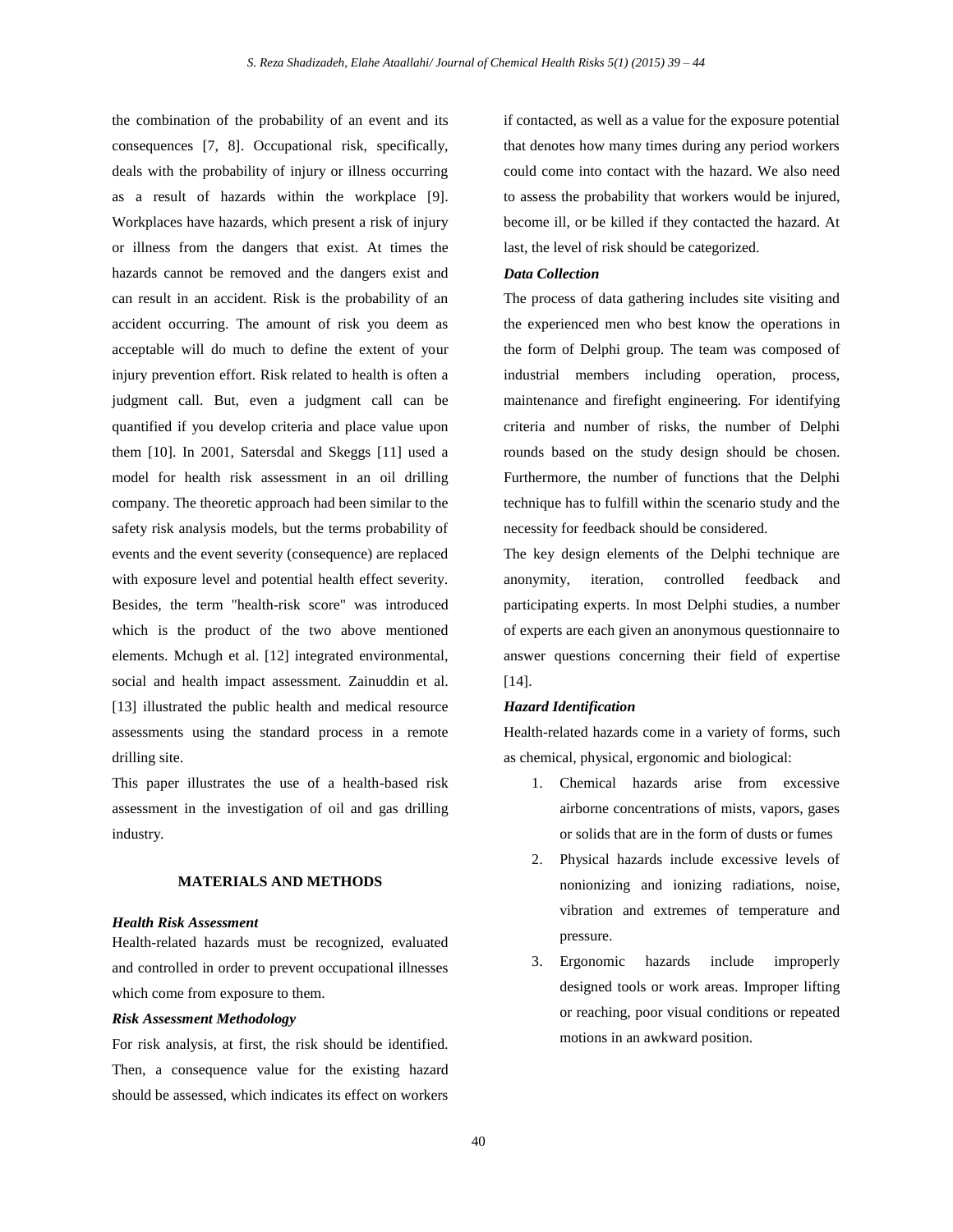4. Biological hazards include insects, molds, fungi, viruses, vermin (birds, rates, mice, etc.) and bacterial contaminants [10].

## *Health Risk Factors*

The assessment of risk considered was

 $R = P \times C \times E$  (1)

Where P is probability factor, C is the consequence factor and E is exposure factor. The factors were scaled as shown in Table 1.

| <b>Table1.</b> Risk factors for health risk assessment |             |                                                                                                     |                       |  |  |  |
|--------------------------------------------------------|-------------|-----------------------------------------------------------------------------------------------------|-----------------------|--|--|--|
| <b>Scale</b><br>Probability (P)                        |             | Consequence (C)                                                                                     | Exposure $(E)$        |  |  |  |
| 10                                                     | Certain     | Death                                                                                               | Every Hour of the Day |  |  |  |
| 8                                                      | Strong      | Multiple Worker Injury or Illness                                                                   | Every Day             |  |  |  |
| 6                                                      | Very likely | Very Serious Injury or Illness (permanent disabling)                                                | Every Week            |  |  |  |
| $\boldsymbol{4}$                                       | Likely      | Serious Injury or Illness (lung damage, temporary disabling) lost<br>workdays greater than one week | Every Month           |  |  |  |
| 2                                                      | Negligible  | Other Injuries or Illnesses Requiring First Aid (sprains, headaches)                                | Once a Year           |  |  |  |

Table 1 shows the criteria of probability, consequence and exposure according to the Delphi group ideas, also the factors are scaled.

#### *Health Risk Matrix*

The study effort to implement a method for drilling human factor risk evaluation is based on quantifying risk values associated with drilling activities are shown in Table 2, the risk are categorized in five levels.

| <b>Risk Level</b> | <b>Risk Rating</b> | <b>Key Words</b>    |
|-------------------|--------------------|---------------------|
| A                 | 601-1000           | <b>Highest Risk</b> |
| B                 | 401-600            | Higher Risk         |
| C                 | 250-400            | High Risk           |
| D                 | 100-250            | Lower Risk          |
| E                 | $1-100$            | Lowest Risk         |
|                   |                    |                     |

**Table2.** Risk Matrix of occupational health risk assessment

## **RESULTS AND DISCUSSION**

The Occupational health risk assessment worksheet illustrates health hazards into four categories. The risk

assessment of every hazard according to the Table 3 shown in the worksheets then according to the Table 2, the risk categorized.

| Table 3. Occupational health risk assessment worksheets |  |  |  |
|---------------------------------------------------------|--|--|--|
|---------------------------------------------------------|--|--|--|

| No.     | <b>Health Hazards</b>                   | <b>Task</b>                | <b>Risk Assessment</b> |   |    |      |          |  |
|---------|-----------------------------------------|----------------------------|------------------------|---|----|------|----------|--|
|         |                                         |                            | s                      | E |    | Risk | Category |  |
|         |                                         | <b>Chemical Hazards</b>    |                        |   |    |      |          |  |
| $1-1$   | Emission of soot particles in the air   | <b>Setup Devices</b>       | 4                      | 8 | 10 | 320  | С        |  |
| $1 - 2$ | Soot particle emissions from the engine | <b>Drilling Operations</b> | 4                      | 6 | 10 | 240  | D        |  |
| $1-3$   | Gas emissions                           | <b>Drilling Operations</b> | 4                      | 6 | 6  | 144  | D        |  |
| $1-4$   | Particulate of cement emissions         | <b>Cement Operations</b>   | 4                      | 6 | 6  | 144  | D        |  |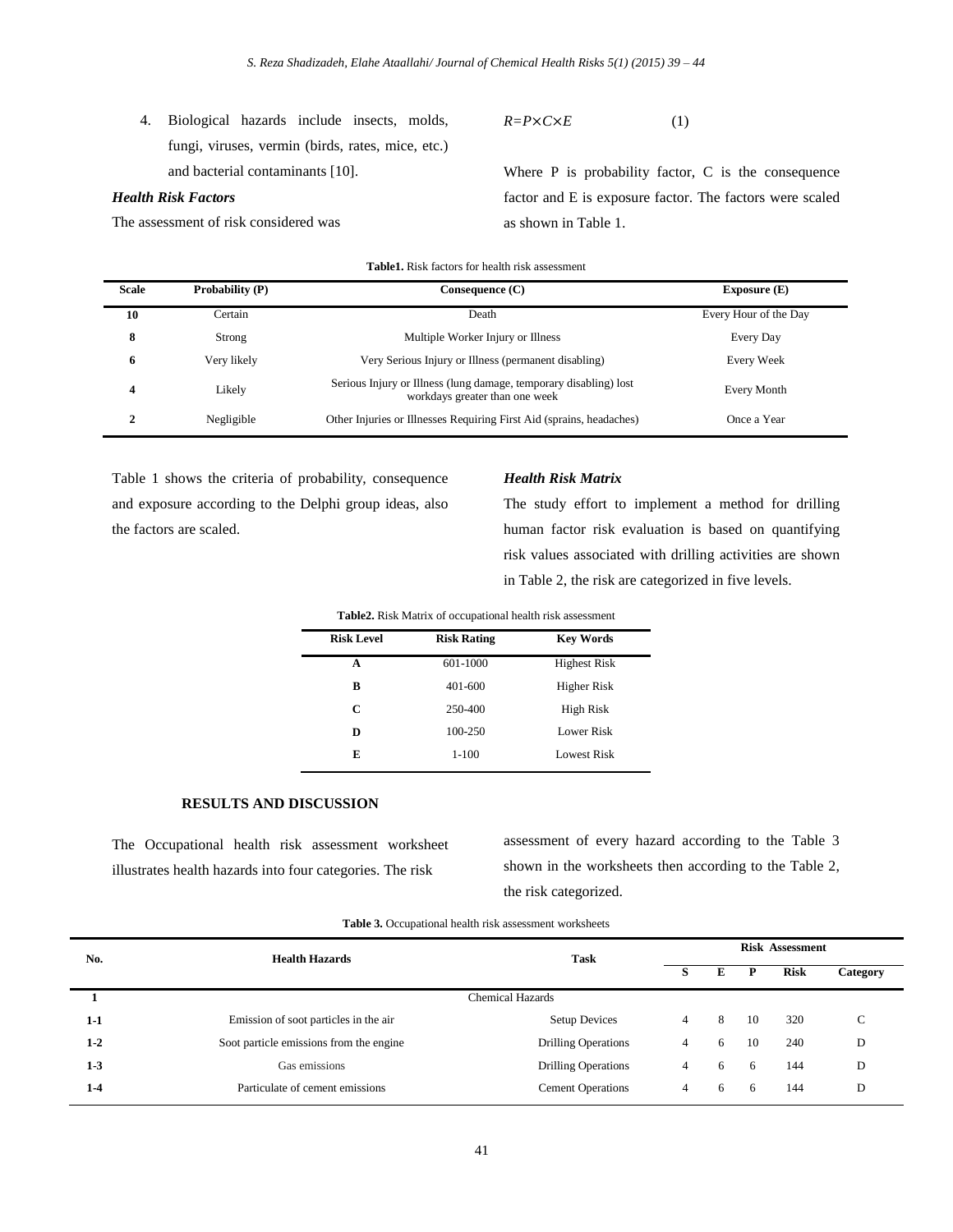#### **Table3.** Continued

Ĭ.

| $1-5$          | Emission of $H_2S$                                                                                          | <b>Drilling Operations</b>           | 8              | 6              | 2              | 96  | E           |
|----------------|-------------------------------------------------------------------------------------------------------------|--------------------------------------|----------------|----------------|----------------|-----|-------------|
| $1-6$          | Particulate of mud emissions                                                                                | Drilling Operations                  | 4              | 8              | 10             | 320 | $\mathbf C$ |
| $1 - 7$        | Exposure to hazardous materials, especially thread lock compounds.                                          | <b>Installing Casing Accessories</b> | 6              | 6              | 10             | 360 | $\mathbf C$ |
| $1-8$          | Exposure to chemical hazards                                                                                | Installing the Power System          | 6              | 2              | 10             | 120 | D           |
| $1-9$          | Exposure to inhalation hazards                                                                              | Preparing Drilling Fluid             | 4              | 8              | 10             | 320 | $\mathbf C$ |
| $1-10$         | Being exposed to chemical hazards (such as, silica, toxic liquids, and gases)                               | <b>Cementing Operations</b>          | 4              | 8              | 10             | 320 | $\mathbf C$ |
| $1-11$         | Being exposed to chemical hazards (such as, silica, toxics, asphyxiants)                                    | Stimulation-Pumping                  | 4              | 8              | 10             | 320 | $\mathbf C$ |
| $\overline{2}$ |                                                                                                             | Physical Hazards                     |                |                |                |     |             |
| $2 - 1$        | Heat Stress (in harm season)                                                                                | <b>Drilling Operations</b>           | 4              | 10             | 10             | 400 | C           |
| $2 - 2$        | Noise Pollution                                                                                             | <b>Drilling Operations</b>           | 6              | 10             | 10             | 600 | B           |
| $2 - 3$        | Being exposed to high noise levels                                                                          | Cementing-Pumping                    | 6              | 6              | 10             | 360 | C           |
| $2 - 4$        | Being exposed to high noise levels                                                                          | Stimulation-Pumping                  | 6              | 2              | 10             | 120 | D           |
| $2 - 5$        | Being exposed to temperature extremes                                                                       | Stimulation-Pumping                  | 4              | $\mathfrak{2}$ | 10             | 80  | E           |
| $2 - 6$        | Being exposed to radiation associated with radioactive tracer materials                                     | Stimulation-Pumping                  | 6              | $\overline{c}$ | 10             | 120 | D           |
| $2 - 7$        | Bursting of the high-voltage lines                                                                          | <b>Drilling Operations</b>           | 8              | 6              | 4              | 192 | D           |
| $2 - 8$        | Bursting pressure Schelling                                                                                 | Drilling Operations                  | 8              | 6              | $\overline{4}$ | 192 | D           |
| $2-9$          | Impacts of radioactive rays                                                                                 | <b>Drilling Operations</b>           | 6              | 6              | 4              | 144 | D           |
| $2 - 10$       | Vibration                                                                                                   | <b>Drilling Operations</b>           | 4              | 10             | 10             | 400 | C           |
| $2 - 11$       | <b>Burning</b>                                                                                              | cutting and welding                  | $\overline{4}$ | $\overline{c}$ | 4              | 32  | E           |
| $2 - 12$       | Falls or slips from ladders and stairs                                                                      | <b>Drilling Operations</b>           | 6              | 10             | $\overline{4}$ | 240 | D           |
| $2 - 13$       | Welding light flash temporary eye irritation                                                                | Welding                              | 4              | 4              | 8              | 128 | D           |
| $2 - 14$       | Pinched fingers                                                                                             | assembling equipment                 | 6              | 8              | 8              | 384 | C           |
| $2 - 15$       | Being shocked or electrocuted                                                                               | Installing the Power System          | 10             | 4              | $\overline{4}$ | 160 | D           |
| $2 - 16$       | Burns, or physical injury caused by contact with skin or eyes                                               | Preparing Drilling Fluid             | 4              | 6              | 4              | 96  | E           |
| $2 - 17$       | Release of excess drilling mud resulting in skin contact                                                    | <b>Breaking Out Pipe</b>             | 4              | 6              | 4              | 96  | E           |
| $2 - 18$       | Flash burns or shocks when servicing motors, generators, and breaker panels                                 | Generator, Electric Motors           | 10             | 4              | $\overline{4}$ | 160 | D           |
| $2-19$         | Tripping on power cords and hoses                                                                           | Drilling Operations                  | 6              | 6              | $\overline{4}$ | 144 | D           |
| $2 - 20$       | Being exposed to explosions or violent reactions from chemicals mixed                                       | Preparing drilling fluid             | 8              | 6              | $\overline{4}$ | 192 | D           |
| $2 - 21$       | Falling from monkey board                                                                                   | <b>Drilling Operations</b>           | 10             | 10             | 4              | 400 | $\mathbf C$ |
| $2 - 22$       | Receiving injuries to face and eyes from flying chips of metal                                              | Maintenance activities               | 6              | $\overline{4}$ | $\overline{4}$ | 96  | E           |
| $2 - 23$       | Burned by fluid contact                                                                                     | Maintenance activities               | 6              | 4              | 4              | 96  | E           |
| $2 - 24$       | Receiving injuries caused by loss of well control.                                                          | <b>Blowout</b>                       | 10             | 2              | 4              | 80  | Е           |
| $2 - 25$       | Being struck by wireline, lubricator, sheaves, or other equipment                                           | <b>Wireline Operations</b>           | 6              | 2              | 4              | 48  | Е           |
| $2 - 26$       | Being exposed to an unexpected release of pressure                                                          | <b>Wireline Operations</b>           | 8              | 2              | $\overline{4}$ | 64  | E           |
| $2 - 27$       | Being exposed to an unexpected release of pressure                                                          | Well Logging                         | 8              | 2              | $\overline{4}$ | 64  | E           |
| $2 - 28$       | Being exposed to radiation                                                                                  | Well Logging                         | 6              | 2              | 4              | 48  | Е           |
| $2 - 29$       | Surface detonation of explosives                                                                            | Perforating                          | 10             | 2              | 4              | 80  | E           |
| $2 - 30$       | Being struck by a pressurized line                                                                          | Swabbing                             | 8              | 2              | $\overline{4}$ | 64  | E           |
| $2 - 31$       | Being burned by hot oil or hot oil line or frostbite injuries from contact with<br>propane or propane lines | Hot Oiling                           | 8              | 2              | $\overline{4}$ | 64  | E           |
| $2 - 32$       | Unexpected release of pressure                                                                              | Hot Oiling                           | 10             | 2              | 4              | 80  | E           |
| $2 - 33$       | Being exposed to an unexpected release of pressure, and loss of well control                                | Snubbing                             | 10             | 2              | 4              | 80  | Е           |
| $2 - 34$       | Being exposed to an unexpected release of pressure                                                          | Coil Tubing                          | 10             | 2              | $\overline{4}$ | 80  | E           |
| $2 - 35$       | Getting struck by falling or shifting objects (such as suspended injector heads)                            | Coil Tubing                          | 8              | 2              | 4              | 64  | E           |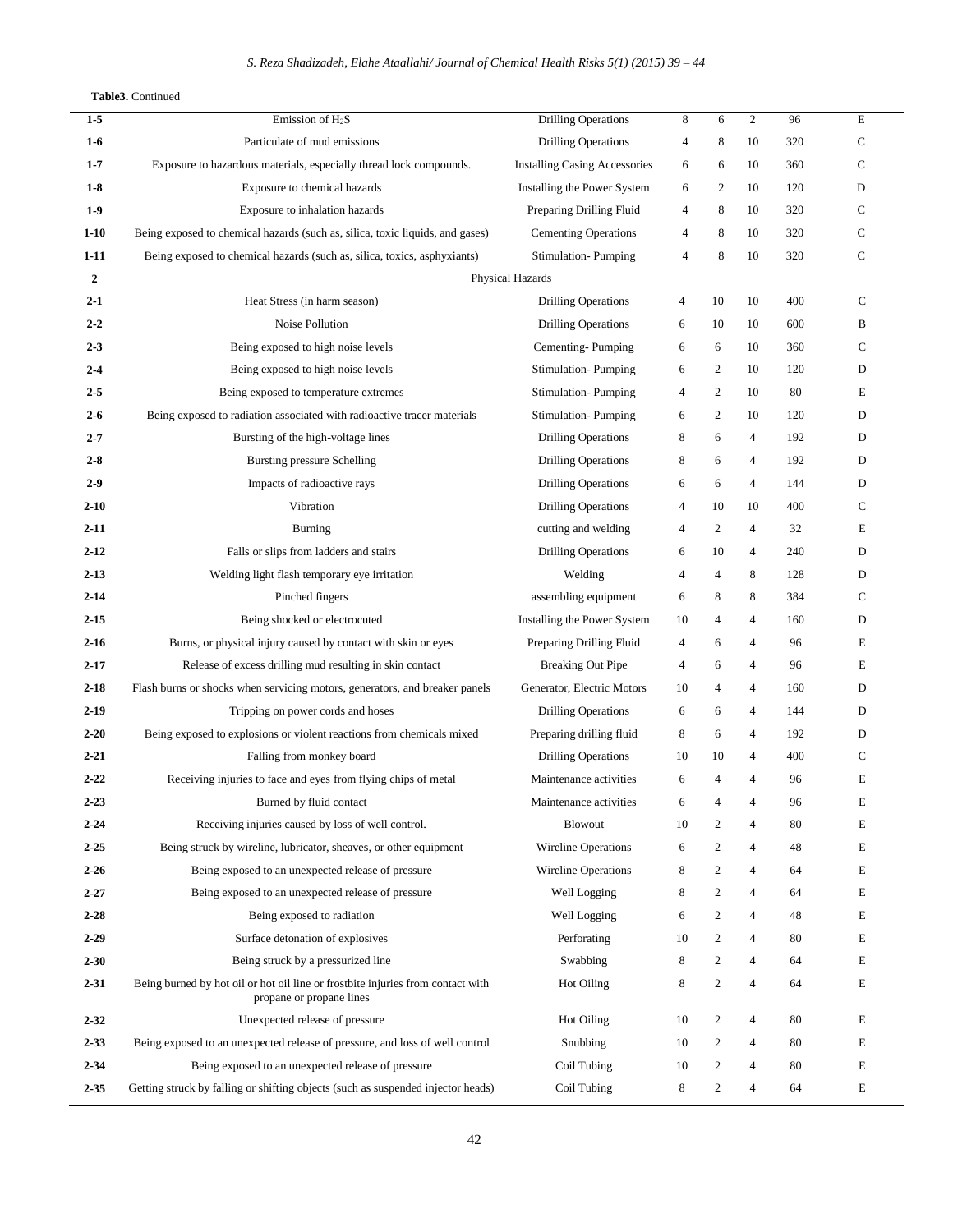**Table3.** Continued

| 3       | Ergonomic Hazards                                                       |                              |                |                |                |     |               |  |
|---------|-------------------------------------------------------------------------|------------------------------|----------------|----------------|----------------|-----|---------------|--|
| $3-1$   | Knee injury and lumbar disc                                             | <b>Drilling Operations</b>   | 6              | 8              | 8              | 384 | C             |  |
| $3-2$   | Neck and spine injury                                                   | <b>Drilling Operations</b>   | 6              | 8              | 8              | 384 | C             |  |
| $3 - 3$ | Muscle strain from improper lifting technique                           | Break out pipe Setting Slips | $\overline{4}$ | 8              | 8              | 256 | C             |  |
| $3-4$   | Muscle strain from improper lifting technique                           | <b>Setting Slips</b>         | $\overline{4}$ | 8              | 8              | 256 | C             |  |
| $3 - 5$ | Having feet pinched or crushed                                          | Setting up the pipe racks    | 6              | 6              | 8              | 288 | $\mathcal{C}$ |  |
| $3-6$   | Getting sprains, strains or suffering from overexertion                 | <b>Wireline Operations</b>   | $\overline{4}$ | $\overline{2}$ | 8              | 64  | E             |  |
| $3 - 7$ | Overexerting, or receiving sprains and strains while handling materials | <b>Cementing Operations</b>  | $\overline{4}$ | 4              | 8              | 128 | D             |  |
| $3-8$   | Overexerting or receiving sprains and strains                           | Stimulation-Rig up and down  | 4              | 2              | 8              | 64  | E             |  |
| 4       | <b>Biological Hazards</b>                                               |                              |                |                |                |     |               |  |
| $4-1$   | Create solid waste                                                      | <b>Drilling Operations</b>   | $\overline{2}$ | 6              | 10             | 120 | D             |  |
| $4 - 2$ | Create wastewater                                                       | <b>Drilling Operations</b>   | $\overline{c}$ | 6              | 10             | 120 | D             |  |
| $4 - 3$ | Inappropriate water storage tank                                        | <b>Drilling Operations</b>   | 4              | 2              | $\overline{4}$ | 32  | E             |  |
| $4 - 4$ | Unhealthy waste disposal                                                | <b>Drilling Operations</b>   | 4              | 2              | 6              | 48  | E             |  |

According to the Table 2, the risk categorized in five levels if the risks are in categories A, B and C, they should be controlled. The high risks of drilling industry according to the level of risks in Table 3 are those in the C level. Thus, The hazards of emissions of particulate of soot and mud, exposure to hazardous materials and chemical, heat stress, being exposed to high noise levels, vibration, pinched fingers and falling from monkey board and knee, neck and spin injury, muscle strain and feet crushed, should be considered as a high level risk and the risk must be reduced. The D and C level also should be checked during the period of auditing because they can be changed after a time period.

## **CONCLUSIONS**

The high occupational health risks of Iranian drilling industry consist of:

- In chemical hazards category the emissions of particulate of soot and mud, exposure to hazardous materials and chemical.
- In physical hazards category heat stress, being exposed to high noise levels, vibration, pinched fingers and falling from monkey board.

 In ergonomic hazards category knee, neck and spin injury, muscle strain and feet crushed.

## **ACKNOELEDGMENTS**

The authors would like to express their gratitude and appreciation for the drilling office of National Iranian South Oil Company (NISOC). Also, the research has been funded by drilling industry within NISOC and Abadan institute of technology (AIT).

## **REFERENCES**

1. Su C., A GIS-supported environmental risk assessment approach for petroleum contaminated site, MASc thesis, The University of Regina: Canada, 2001.

2. Spouge J., A Guide to Quantitative Risk Assessment for Offshore Installations, CMPT, Patent 870,553,365, 1999.

3. Marquez A.C., 2007. The Maintenance Management Framework Models and Methods for Complex Systems Maintenance, Springer-Verlag, London. Pp. 62-64.

4. Junge A., 2010. Petroleum Refining: A 125 Year Kansas Legacy, Kansas Department of H. and Envir. June 30. Pp. 47-51.

5. Ericson C.A., Hazard Analysis Techniques for System Safety. John Wiley & Sons. 2005.